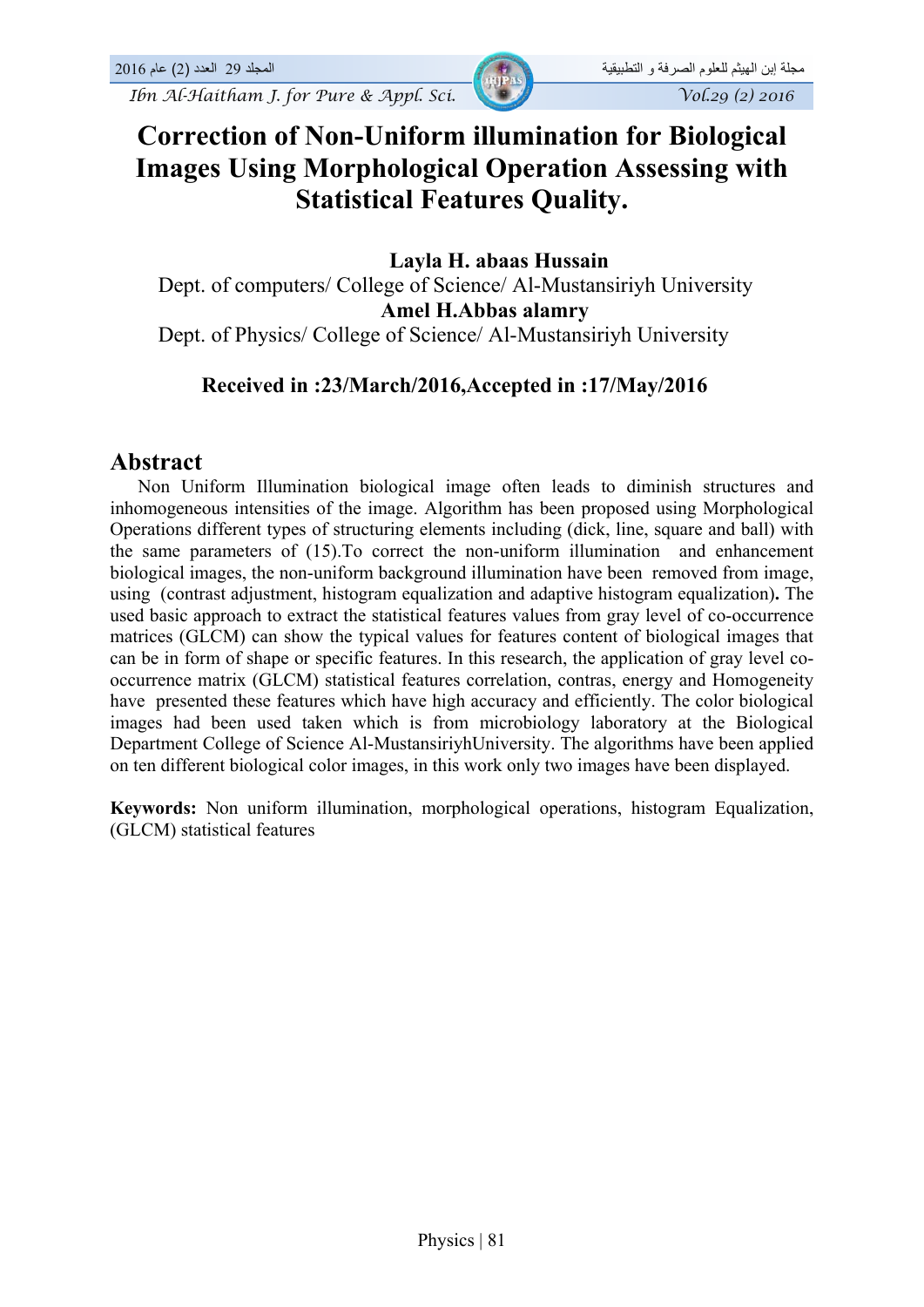*Ibn Al-Haitham J. for Pure & Appl. Sci.* Vol.29 (2) 2016

### **Introduction**

مجلة إبن الهيثم للعلوم الصرفة و التطبيقية المجلد 29 العدد (2) عام 2016

 Images play an increasingly important role in many fields of science and its countless applications. Biology is one of the best examples of fields that have come to depend heavily upon images for progress. As a consequence of the ever increasing resolving power and efficiency of microscopic image acquisition hardware and the rapidly decreasing cost of mass storage and communication media, biological image data sets grow exponentially in size and carry more and more information. Extracting this information by visual inspection and manual measurement is labor intensive, and the results are potentially inaccurate and poorly reproducible. Hence there is a growing need for computerized image processing and analysis, not only to cope with the rising rate at which images are acquired, but also to reach a higher level of sensitivity, accuracy, and objectivity than can be attained by human observers. The future biologists will increasingly resort to automated image processing and analysis technology in exploiting their precious data. In order to benefit from this technology, it is importance to have at least a basic understanding of its underlying principles: biologically highly relevant information and improper use of image processing and analysis tools [1, 2] and].The image acquires phase which converts the differences in coloring and shading in the picture into binary values that a computer can process. The enhancement phase includes image enhancement image. Morphology means form and structure of an object. Sometimes it refers to the arrangements and inter-relationships between the parts of an object. Morphology is related to the shapes and digital morphology is a way to describe and analyze the shape of a digital object. In biology, morphology relates more directly to shape of an organism such as bacteria. Morphological opening is a name of specific technology that creates an output image such that value of each pixel in the output image is based on a comparison of the corresponding pixel in the input image with its neighbors. By choosing the size and shape of the neighborhood, one can construct a morphological operation that is sensitive to specific shapes in the input image. Morphological functions could be used to perform common image processing tasks such as contrast enhancement [4].

#### **Non-uniform illumination**

 Background problems due to non-uniform illumination can have many sources: aging filaments, faulty reference voltages, contaminated apertures, or non-uniform support film fabrication. Subtle electron illumination asymmetries are more evident at moderate-to-low magnifications and are often inadvertently enhanced by digital contrast adjustment. The observed image is given as the following equation [5].

```
f(x; y) = [s(x; y) I(x; y)] + n(x; y)----------------------------------------------------(1)
```
Where s is the true signal, I is the non-uniform illumination field and n is additive noise. The I-field varies slowly over the image; in other words, it does not have any high frequency content. Removal of non-uniform illumination effects is important for processing image registration based on correlation metrics. For example, an image might be taken of an endothelial cell, which might be of low contrast and somewhat blurred. Reducing the noise and blurring and increasing the contrast range could enhance the image. The original image might have areas of very high and very low intensity, which mask details. The image could have been taken in a non-uniform illumination environment which might make the details of the image less visible, our problem is to solve the issues of background illumination and enhance the image with the help of morphological operations for applications of particle analysis in biological images. Morphological operations is a technique that helps to compute the details of the components present in the image, their shape, size (area) and other characteristics of the particles or objects present in an image [6,7].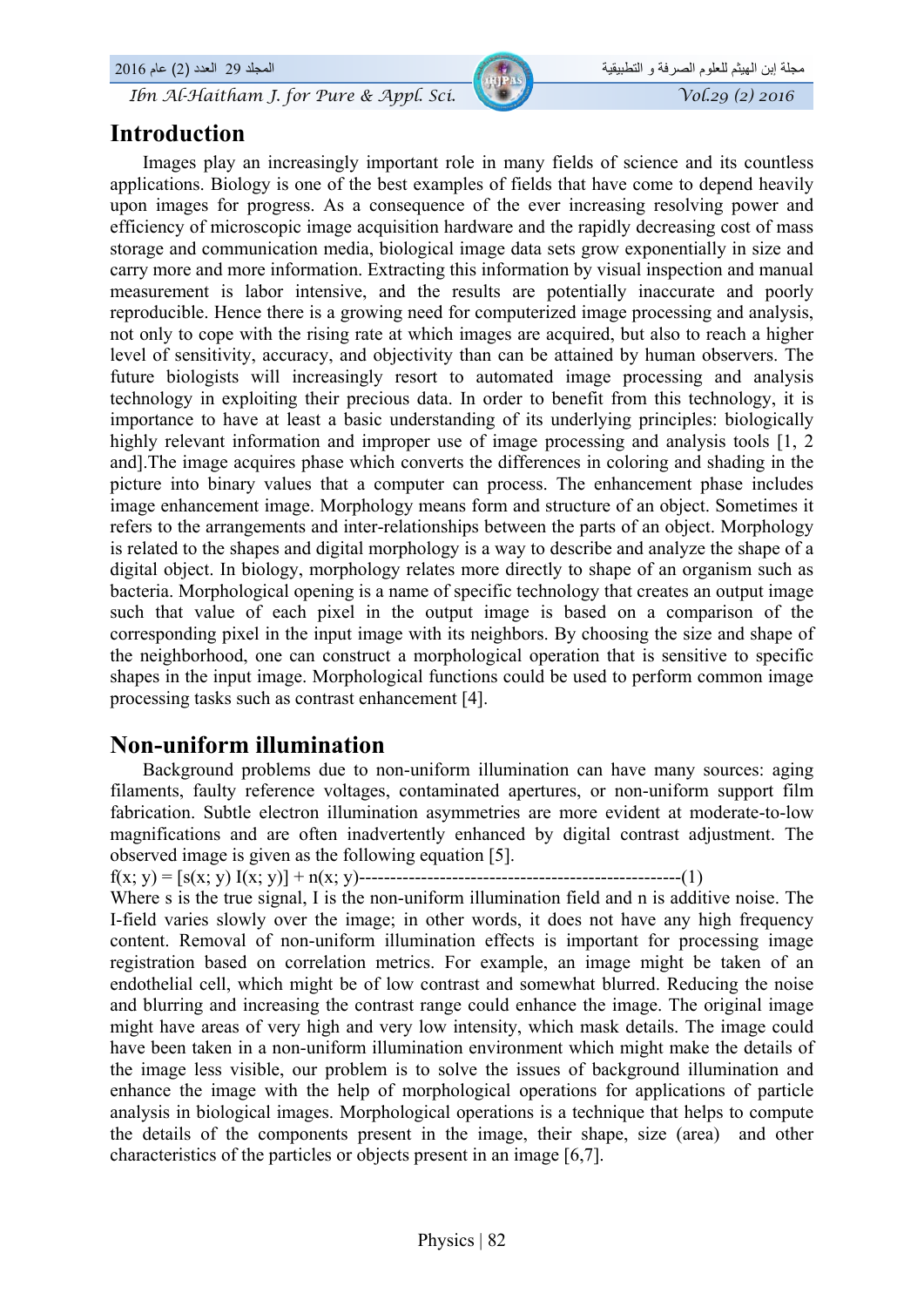

# **Morphlogical Operations**

 Morphology is a technique of image processing based on shapes. The value of each pixel in the output image is based on a comparison of the corresponding pixel in the input image with its neighbors. By choosing the size and shape of the neighborhood, you can construct morphological operation that is sensitive to specific shapes in the input image [8].Morphological operations such as erosion, dilation, opening, and closing. Often combinations of these operations are used to perform morphological image analysis. There are many useful operators defined in mathematical morphology. Morphological operations apply structuring elements to an input image, creating an output image of the same size. Irrespective of the size of the structuring element, the origin is located at its center [9].

#### **Opening and Clouding**

 The two basic operations, dilation and erosion, can be combined into more complex sequences. The most useful of these for morphological filtering are called opening and closing [10]. Opening consists of an erosion followed by a dilation and can be used to eliminate all pixels in regions that are too small to contain the structuring element. In this case the structuring element is often called a probe, because it is probing the image looking for small objects to filter out of the image. The Opening process is as equation below:

 $A \circ B = (A \circ B) \oplus B - - - - - - - - - - - - - - - - - - - (2)$ Opening generally smoothed the contour of an image, breaks narrow gaps.

#### **Structuring Elements**

Morphological techniques probe an image with a small shape or template called a structuring element. The structuring element is positioned at all possible locations in the image and it is compared with the corresponding neighborhood of pixels. Some operations test whether the element "fits" within the neighborhood, while others test whether it "hits" or intersects the neighborhood. A structuring element is simply a binary image that allows us to define arbitrary neighborhood structures. The structuring element is a small binary image, i.e. a small matrix of pixels, each with a value of zero or one. The matrix dimensions specify the size of the structuring element. The pattern of ones and zeros specifies the shape of the structuring element. [10].Two dimensional or flat, structuring elements consist of a matrix of 0's and 1's, typically much smaller than the image being processed. The center pixel of the structuring element, called the origin, identifies the pixel of interest—the pixel being processed. The pixels in the structuring element containing 1's define the neighborhood of the structuring element. These pixels are also considered in the dilation or erosion processing. Three dimensional or non-flat, structuring elements use 0's and 1'sto define the extent of the structuring element in the *x*- and *y*-plane and add height values to define the third dimension [4].Table (1): include kind of structure element and using in this paper and its description**.** 

#### **Contrast Enhancement**

Analysis of a biological image involves examining every particle of the image and removes any of the problems such as non-uniform illumination, less brightness etc. contrast enhancement techniques are used to enhance the contrast of the biological image, it spreads the intensity values over full range. The enhancement techniques are used to improve biological image.

# **Contrast Adjustment Contrast Adjustment**

 Intensity adjustment is a technique for mapping image's intensity values to a new range. In addition to increasing or decreasing contrast, you can perform a wide variety of other image enhancements Under Contrast adjustment, overall lightness or darkness of the image is changed. [12].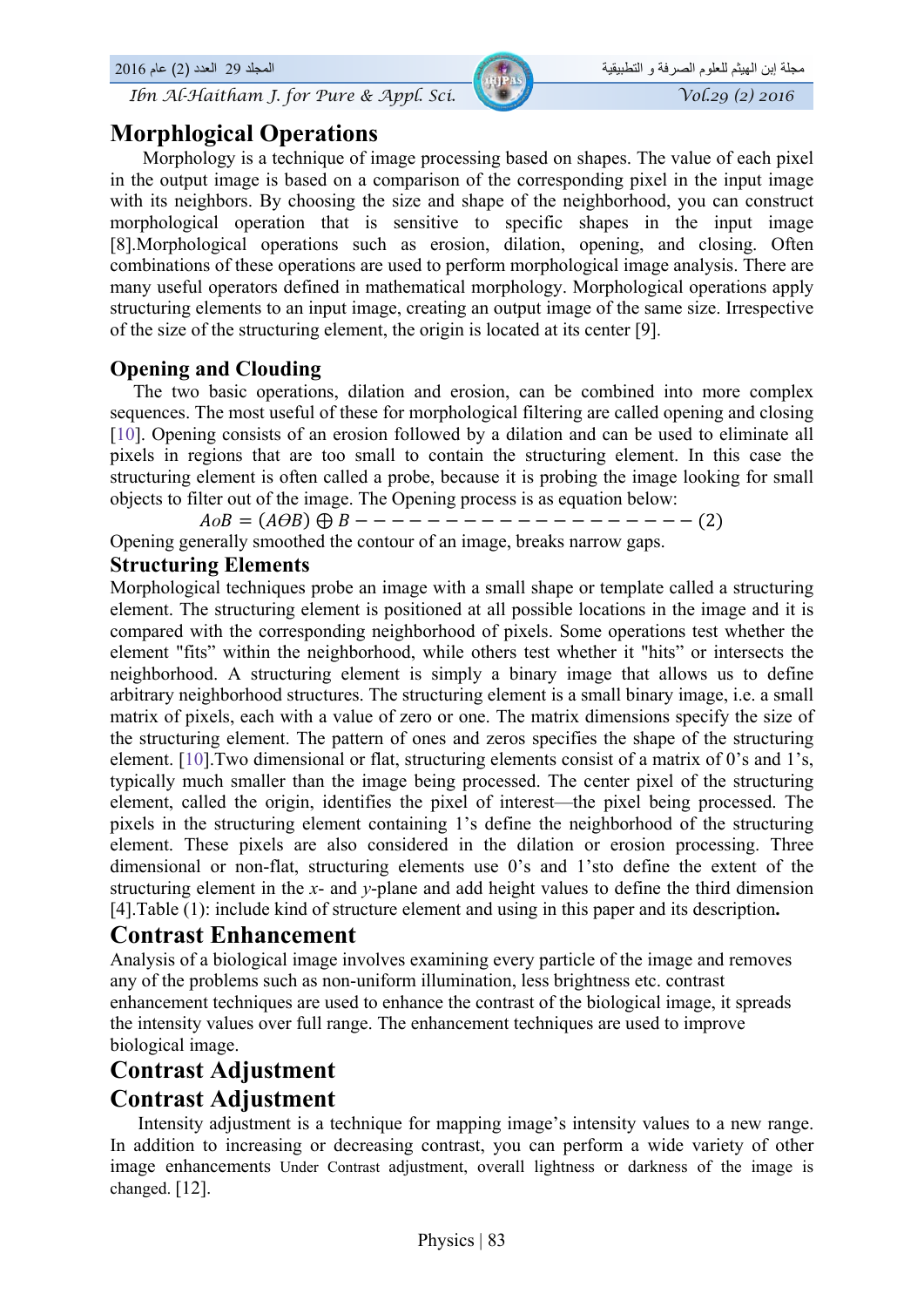*Ibn Al-Haitham J. for Pure & Appl. Sci.*  $\sqrt{V_0(29)(2)}$  2016

### **Histogram equalization**

 Histogram equalization is one of the well-known image enhancements for contrast enhancement this method is simple and effective. In the latter case, preserving the input brightness of the image is required to avoid the generation of non-existing artifacts in the output image. Although these methods preserve the input brightness on the output image with a significant contrast enhancement, they may produce images which do not look as natural as the input ones. The basic idea of histogram equalization method is tore-map the gray levels of an image. Histogram equalization tends to introduce some annoying artifacts and unnatural enhancement. This technique is widely used to improve images with poor lighting. The histogram equalization technique consists in reordering the grey level intensities within the image to obtain a uniformly distributed histogram [13][14].

# **Adaptive Histogram Equalization**

 Histogram equalization. The term adaptive implies that different regions of the image are processed differently depending on local properties. This is generally effective in increasing local contrast, but 'block art effects' can occur as a result of processing each such region in isolation and art effects at the boundaries between the inner windows can tend to produce the impression of an image consisting of a number of slightly incongruous blocks. The art effects can generally be reduced by increasing the size of the outer window relative to the inner window [15].

### **Extraction of Features Of Biologcal image**

Gray Level Co-Occurrence Matrix (GLCM) has been proved to be a popular statistical method of extracting feature from images. According to co-occurrence matrix, the features measured from the probability matrix to extract the characteristics of statistics of images [16, 17]. In this paper four important features, angular second moment, contras, correlation, energy and homogeneity. Table (2) shows the formulation of statistical features and discription.

#### **Methodology**

The propsed methodology can be devided into six steps.

**Step 1**:-Rread color biological image

**Step 2**:- Convert color biological image to gray scale image

**Step 3**:- Applying opening morphlogical operation on gray scale biological image using different kind of structure elemants (disck, squer,line and ball), with the same of (15) parameter to estimate illumination function.

**Step 4**:- Subtract original from background to separate interest objects of biological image from their background .

**Step 5**:- Applying conteract enhancement techniques to biological image obtain from step(4)using different kind of enhancement techniques include ( conterast adjustment, histogram equalization and adaptive histogram equalization).

**Step 6**:- Calculating Gray Level Co-Occurrence Matrix (GLCM) and the statistical features are contras, correlation, energy and homogeneity for enhancement biological images to assess morphological operation quality.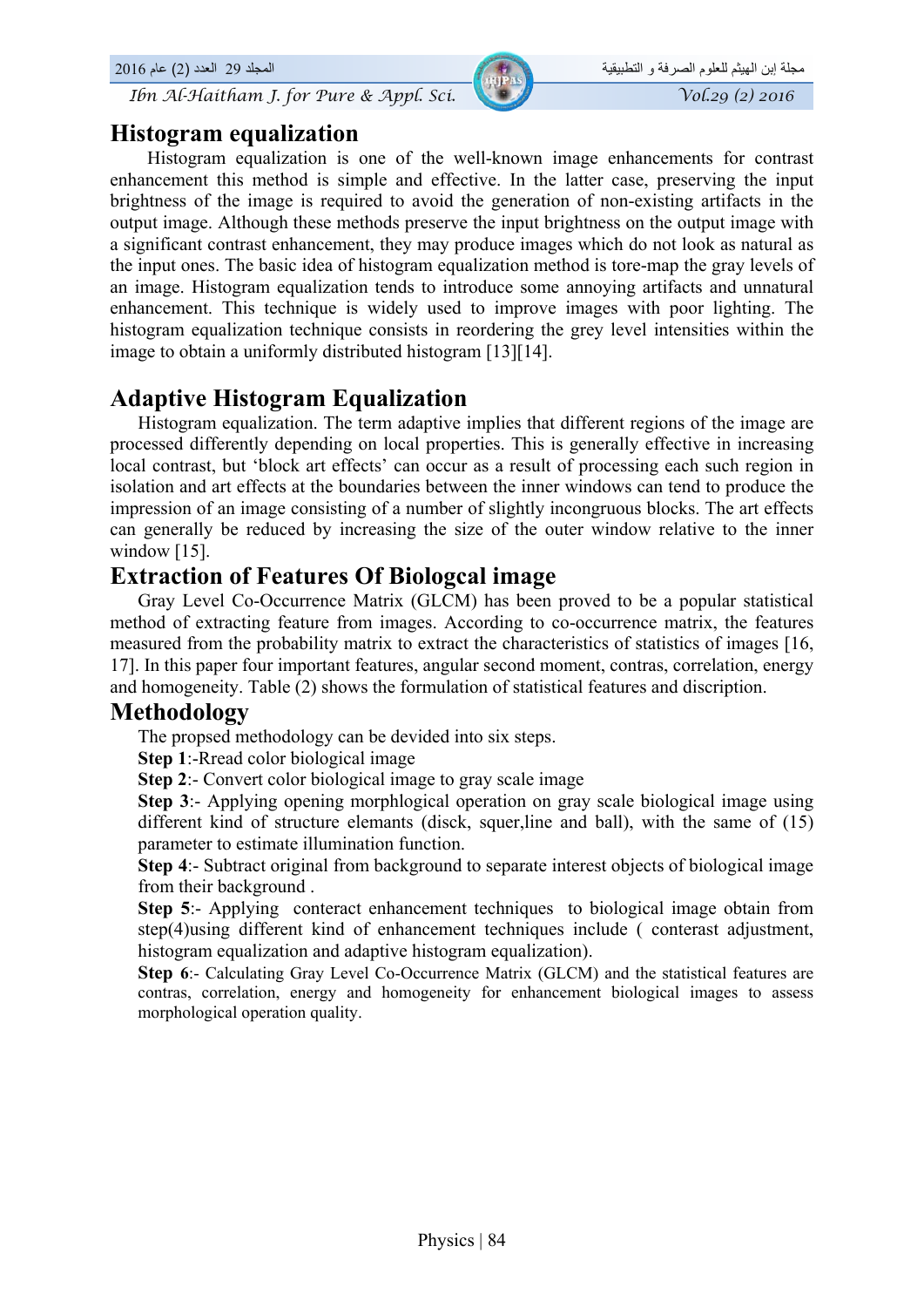

**Figure (1) Flow-chart of the proposed algorithm** 

### **Results and Discussion**

The following results describe the proposed algorithm for two real biological images:

1. Figures (2) and (3) show the result of applying the proposed algorithm on two real biological images. Morphological were introduced to correct the non-uniform illumination of biological images operations using different structure element SE include (dick, square, line and ball). After removing the non uniform illumination, the resulting image has the problem of less brightness than the original image due to morphological operation and the particles appear to be slightly less bright than their original view. In order to remove these problems, image enhancement techniques can be performed at the output of the image

including (contrast adjustment, histogram equalization and adaptive histogram equalization).

2. Table (3) shows the comparison between the values of Gray Level Co-Occurrence matrixes (GLCM), the statistical features for contrast, correlation, energy and homogeneity were calculated from original biological images and enhancement biological images using (contrast adjustment, histogram equalization and adaptive histogram equalization) after appling opening morphlogical operations with different kind of structure elemants (disck, squer,line and ball) with same parameter 15.

# **Conclusions**

The analysis of the results showed that

- 1. The best result was obtained when using the (disk) structure element for correction of non-uniform illumination of biological image. However, the worst is the (line) structure element.
- 2. Adaptive histogram equalization and contrast adjustment are better than histogram equalization to enhancement biological image after non-uniform illumination removal.
- 3. The results that have been obtained by applying contrast and correlation are a good indicator image quality because they are easy to generate and seemingly unbiased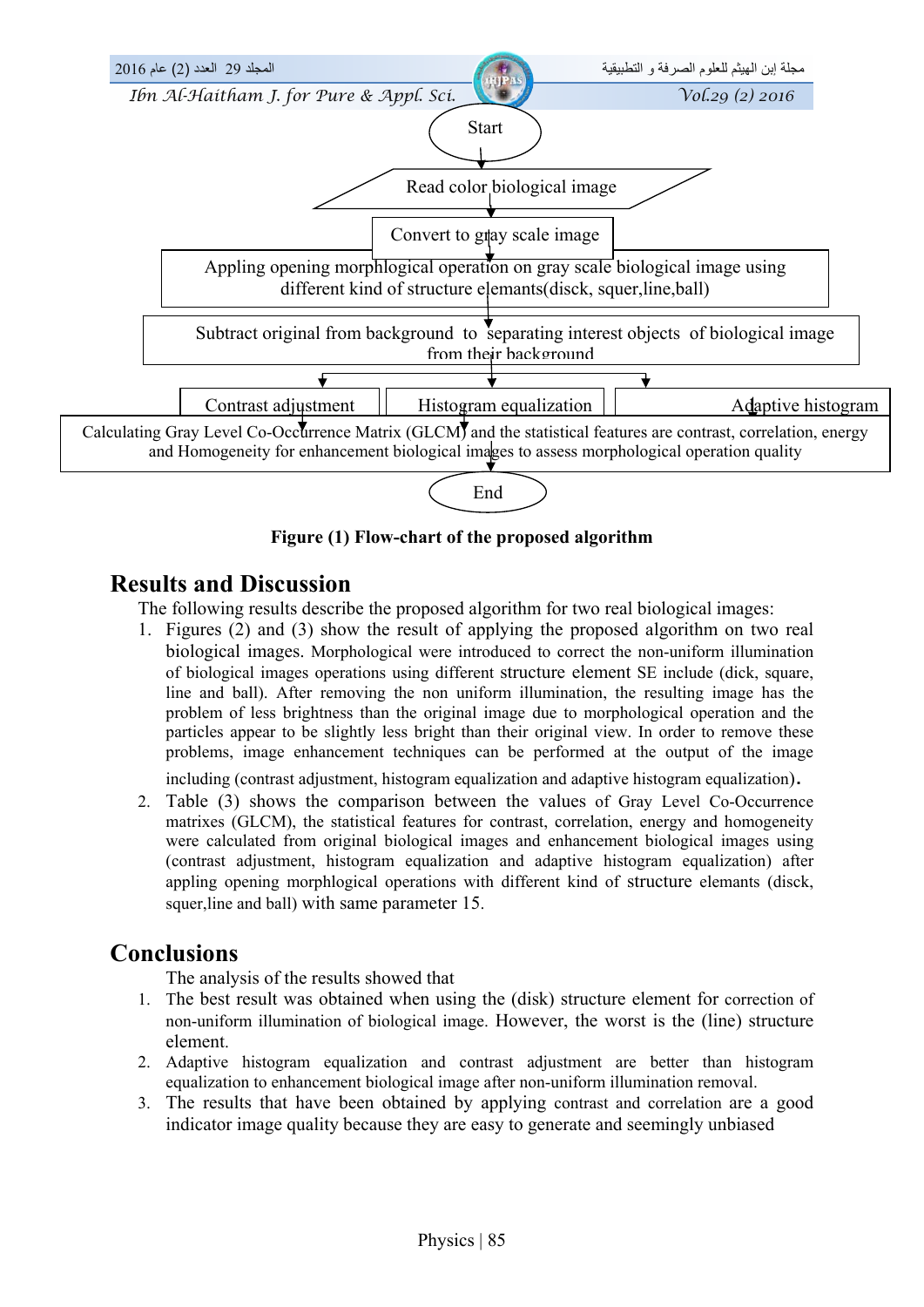#### **References**

- 1- Eils,R. and Athale,C.,( 2003). Computational imaging in cell biology. Journal of Cell Biology 3(16):477–481,
- 2- Gerlich ,D; Mattes, J. and Eils ,R.,( 2003). Quantitative motion analysis and visualization of cellularstructures Methods, 1( 29):3-13.
- 3- Sabri, S; Richelme,F; Pierres,A;Benoliel , A.M. and Bongrand,P. (1997). Interest of image processing in cell biology and immunology. Journal of Immunological Methods, 1, 208:1–27.
- 4- Tuan, Z., (2004) "Image Processing –Morphology (Opening & Closing)", Thesis B. Sc (Hons), FCS[Foundation of Computer Science]Vision Mission(Privacy Policy).Terms of Service
- 5- Acharya,A.et.al. (2009) "FPGA Based Non Uniform Illumination Correction in Image Processing Application 2", EBSCO, university of Karlsruhe, Germany.
- 6- Feng ,.Y, S, et al.(2011).A Multi-Scale TVQ.based illumination Normalization Model.1:1-6.
- 7- Yadong,W.,et al.(2010).An image illumination correction algorithm based on tone mapping.IEEE,245-248,
- 8- Ying-Tung Hsiao, and Cheng-Long Chuang,(2005),A Contour based Image Segmentation Algorithm using Morphological Edge Detection Department of Electrical Engineering Department of Bio-Industrial Mechatronics Engineering Tamkang University, Taipei, Taiwan IEEE..
- 9- Efford , N., (2000), Digital Image Processing: A Practical Introduction Using Java (with CD-ROM). Pearson Education, Nick Effort School of Computer Studies University of Leeds.England.
- 10- Umbaugh, E. (1998). Computer Vision and Image Processing: A Practical Approach Using Cviptools with CD rom. Prentice Hall PTR, ISBN 10.0132645998 .ISBN13: 9780132.
- 11- Gonzalez, R. C. and Woods .R. E.,( 2002) "Digital Image Processing", Second Edition .Prentice Hall.
- 12- The Math Works, Inc, (2015). Image processing Toolbox Users Guide, Version2. The MATH WORKS Inc.
- 13- Komal,Vij,et al.(2009) "Enhancement of Images Using Histogram Processing Techniques" International Journal of Computer Application . 2 , 309-313,.
- 14- Solamon,C. and Brekon,T. (2010)"Fundamental of Digital Image processing "**U**niversity School of Engineering and Technology. Guru Go binds Singh Indrapraa.www.ipu.ac.in.
- 15- Mukhopadhyay, S. and Chanda, B., (2000) "A multiscale morphological approach to local contrast enhancement," ELSEVIER Signal processing 80, 685-696.
- 16- Haralick, R.M. (1979)"Statistical and structural approaches to texture proceeding" IEEE,.67: .786.804,
- 17- Yong Hu, ChunXia Zhao, and Hong.noanwang. (2008)."Directional analysis of texture image using gray level co- occurrence matrix computationl Intelligencer and Industrial Application", International Journal of Computer Applications .79.9. 277-281,
- 18- Jaya,V.L,and. Gopikakumari. R, (2013).IEM: "A new Image Enhancement Metric for contrast and sharpness Measurements", "International Journal of computer Application"79(1).. 0975- 888 7.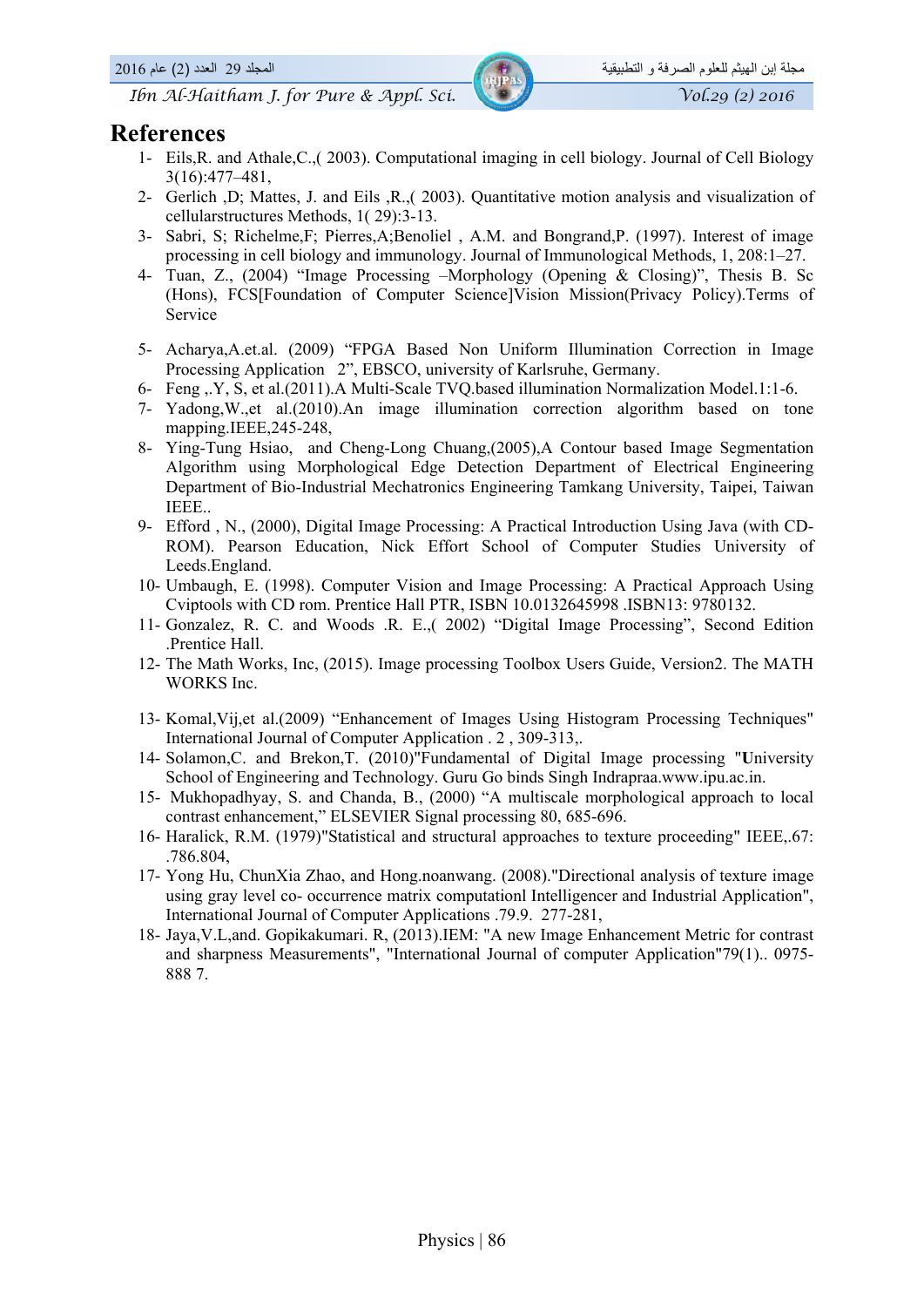

#### **Table (1): Kind of structure element and its description**

| Kind of structure | <b>Description</b>                                                |  |  |  |  |
|-------------------|-------------------------------------------------------------------|--|--|--|--|
| element           |                                                                   |  |  |  |  |
| disk              | Creates flat, disk-shaped structuring element with radius R.      |  |  |  |  |
| Line              | Creates flat , linear structuring element                         |  |  |  |  |
| square            | Creates square structuring element                                |  |  |  |  |
| ball              | Structuring element decompositions used for the 'disk' and 'ball' |  |  |  |  |
|                   | shapes Are approximations [11].                                   |  |  |  |  |

#### **Table(2): Gray Level Co-Occurrence Matrix (GLCM)the statistical features are contras, correlation, energy and homogeneity of gray level pixels defined as [18].**

| (GLCM) or Statistical Feature                                                                                                                                                | Discription                                                                                                                                                        |  |  |
|------------------------------------------------------------------------------------------------------------------------------------------------------------------------------|--------------------------------------------------------------------------------------------------------------------------------------------------------------------|--|--|
| Conteras = $\sum_{i} \sum_{i} (i-j)^2 p(i,j)$                                                                                                                                | Measure of the intensity contrast between<br>a pixel and its neighbor over the whole<br>image.                                                                     |  |  |
| Correlation = $\sum_i \sum_j \frac{(1 - \mu_{i)(j - \mu_j)}}{\sigma_i \sigma_j} p(i, j)$                                                                                     | Measure of how correlated apixel is to<br>its neighbor over the whole image and it<br>measures the joint probability of<br>occurrence of the specified pixel pairs |  |  |
| Energy = $\sum \sum p(i,j)^2$                                                                                                                                                | Measures the overall probability of<br>having distinctive gray -scale patterns in<br><i>image</i>                                                                  |  |  |
| Homogneity= $\sum_i \sum_j \frac{p(i,j)}{1+ i+i }$<br>where i and j are two different gray levels of<br>the image p is the number of co-appearance of<br>gray levels i and j | Measures the value that closeness of the<br>distribution of elements in the GLCM to<br>the GLCM diagonal $[11]$ .                                                  |  |  |

#### **Table (3) The values of statistical image quality by different of morphological structuring elements and Contrast Enhancement Techniques (CET).**

| <b>Structure</b><br>Morpholog<br>ical | <b>Statistical Image Quality</b>       |            |               |           |                               |               |               |             |  |  |
|---------------------------------------|----------------------------------------|------------|---------------|-----------|-------------------------------|---------------|---------------|-------------|--|--|
| element                               | Image1                                 |            |               | Image2    |                               |               |               |             |  |  |
|                                       |                                        |            |               |           |                               |               |               |             |  |  |
|                                       | Contrast                               | Correlatio | <b>Energy</b> | Homogenei | Contrast                      | Correlation   | <b>Energy</b> | Homogeneity |  |  |
|                                       |                                        | n          |               | tv        |                               |               |               |             |  |  |
| Original                              | 1.4093e+04                             | $-0.0145$  | 1.4158e-05    | 0.0321    | $7.9540e+04$                  | 4.1291e-06    | 3.1682e-06    | 0.0160      |  |  |
|                                       |                                        |            |               |           | contrast adjustment           |               |               |             |  |  |
| disk                                  | 1.3842e+04                             | $-0.0151$  | 1.5294e-05    | 0.0322    | 8.1158e+04                    | 6.6424e-04    | 4.5635e-06    | 0.0159      |  |  |
| square                                | 1.3541e+04                             | $-0.0133$  | 1.6889e-05    | 0.0323    | $7.5186e+04$                  | $-1.1169e-04$ | 5.7358e-06    | 0.0162      |  |  |
| line                                  | $.2995e+04$                            | $-0.0022$  | 2.6104e-05    | 0.0320    | $6.8616e+04$                  | 0.0025        | 9.5459e-06    | 0.0165      |  |  |
| ball                                  | 1.3817e+04                             | $-0.0159$  | 1.5381e-05    | 0.0322    | $8.0316e+04$                  | $-2.4689e-04$ | 4.7202e-06    | 0.0159      |  |  |
|                                       |                                        |            |               |           | <b>Histogram</b> equalization |               |               |             |  |  |
| disk                                  | 1.4884e+04                             | $-0.0104$  | .2928e-05     | 0.0316    | $7.9295e+04$                  | 1.6602e-04    | 4.1563e-06    | 0.0159      |  |  |
| square                                | 4740e+04.                              | $-0.0073$  | 1.2692e-05    | 0.0316    | $7.5512e+04$                  | $-1.2526e-04$ | $4.1031e-06$  | 0.0161      |  |  |
| line                                  | 1.5213e+04                             | $-0.0023$  | 1.1917e-05    | 0.0314    | $7.3792e+04$                  | 3.5081e-04    | 3.6191e-06    | 0.0162      |  |  |
| ball                                  | 1.5181e+04                             | $-0.0084$  | .2249e-05     | 0.0314    | $7.8573e+04$                  | -4.1196e-04   | 4.1449e-06    | 0.0159      |  |  |
|                                       | <b>Adaptive Histogram equalization</b> |            |               |           |                               |               |               |             |  |  |
| disk                                  | 1.3988e+04                             | $-0.0153$  | 1.5633e-05    | 0.0322    | $7.9437e+04$                  | 3.5082e-04    | 4.2274e-06    | 0.0160      |  |  |
| square                                | 1.3676e+04                             | $-0.0111$  | 1.6672e-05    | 0.0322    | $7.5442e+04$                  | $-1.1513e-04$ | 4.8152e-06    | 0.0161      |  |  |
| line                                  | 1.3435e+04                             | $-0.0033$  | 2.0738e-05    | 0.0322    | $7.0314e+04$                  | 0.0021        | $6.2499e-06$  | 0.0163      |  |  |
| ball                                  | 1.3947e+04                             | $-0.0167$  | 1.5804e-05    | 0.0322    | $7.9767e+04$                  | $-5.2512e-04$ | 4.3465e-06    | 0.0160      |  |  |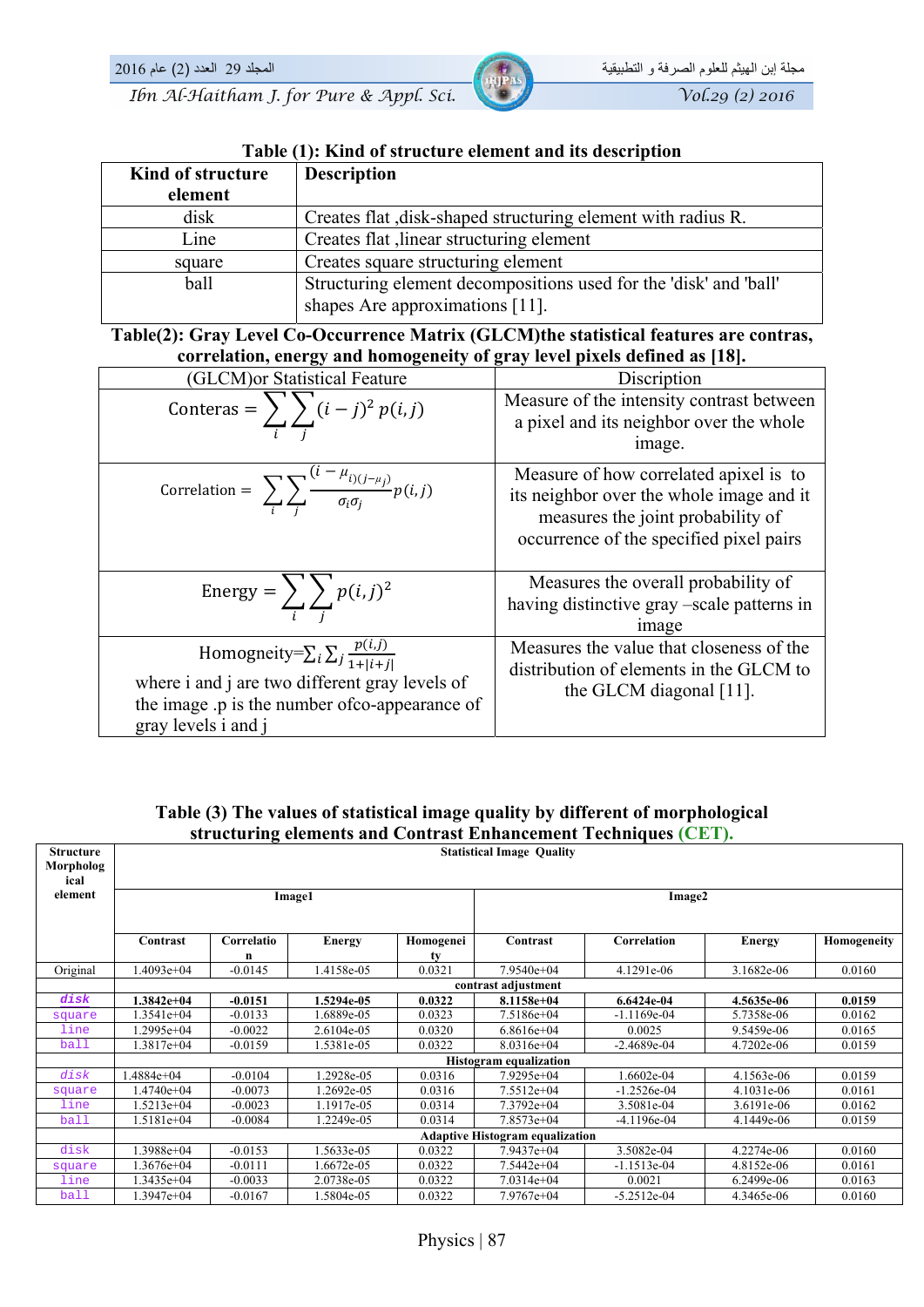

Figure (2):- Correction of non-uniform illumination morphological opening for color biological image1. First row (a) original image; (b) grayscale image **From the second to four row** (c) estimate of illumination through function by morphological opening of grayscale image using different types of structuring element (disk, square, line& ball) (d) with illumination subtracted; contrast-enhanced version of image using (e) contrast adjustment (f) histogram equalization (g) adaptive histogram equalization of biological images.



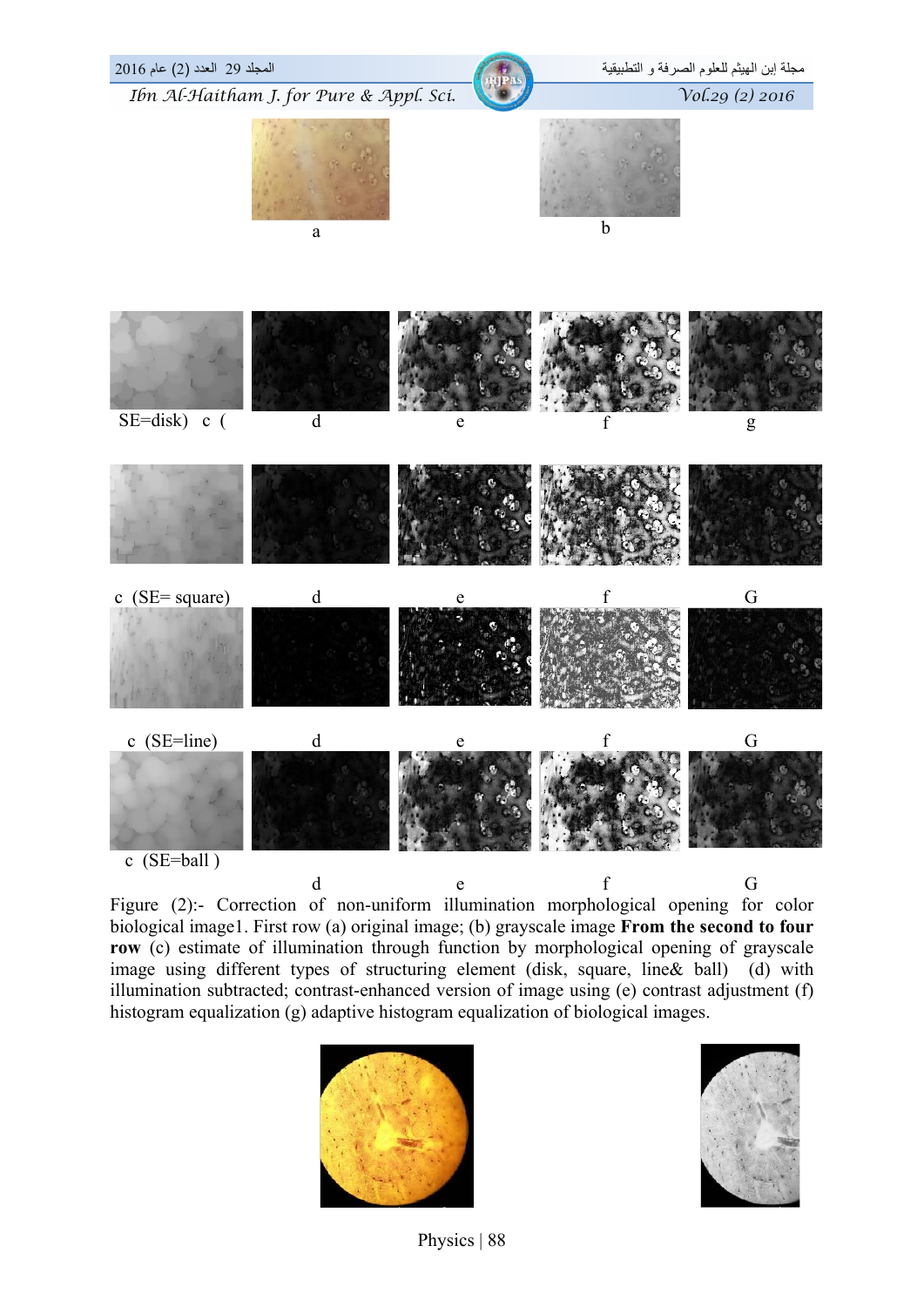

Figure (3):- Correction of non-uniform illumination morphological opening for color biological image2. First row (a) original image; (b) grayscale image **From the second to four row** (c) estimate of illumination through function by morphological opening of grayscale image using different types of structuring element (disk, square, line& ball) (d) with illumination subtracted; contrast-enhanced version of image using (e) contrast adjustment (f) histogram equalization (g) adaptive histogram equalization of biological images.